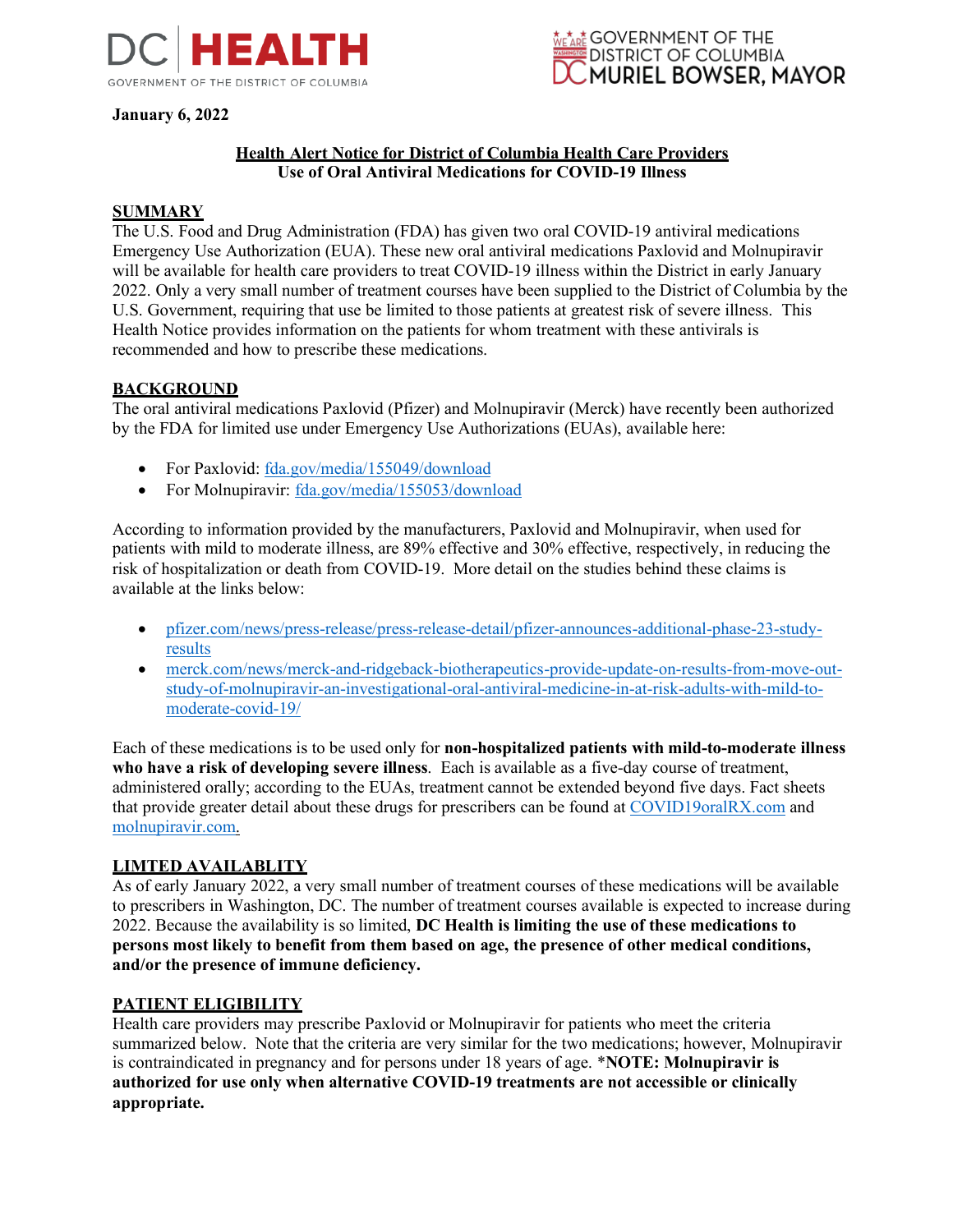



| <b>Criteria</b>                     | <b>Paxlovid (Pfizer)</b>        | <b>Molnupiravir (Merck)</b>     |
|-------------------------------------|---------------------------------|---------------------------------|
| <b>Residency status</b>             | Must be a DC resident           | Must be a DC resident           |
| Age                                 | For use in patients 12 years or | For use in patients 18 years or |
|                                     | older weighing at least 40kg    | older                           |
| <b>Testing</b>                      | Positive direct SARS-CoV-2      | Positive direct SARS-CoV-2      |
| <b>Severity of disease</b>          | Mild to moderate COVID-19       | Mild to moderate COVID-19       |
| <b>Duration of symptoms</b>         | Within 5 days of symptom        | Within 5 days of symptom        |
|                                     | onset                           | onset                           |
| <b>Risk of progression</b>          | High risk* of progression to    | High risk* of progression to    |
|                                     | severe COVID-19, including      | severe COVID-19, including      |
|                                     | hospitalization & death         | hospitalization & death         |
|                                     | (See below for listing)         | (See below for listing)         |
| <b>Alternative Treatments</b>       | N/A                             | Authorized when alternative     |
|                                     |                                 | COVID-19 treatment not          |
|                                     |                                 | accessible or clinically        |
|                                     |                                 | appropriate                     |
| <b>Exclusions - Hospitalization</b> | Not authorized for use with     | Not authorized for use with     |
|                                     | patients hospitalized for       | patients hospitalized for       |
|                                     | COVID-19                        | COVID-19                        |
|                                     | Not permitted for use as        | Not permitted for use as        |
| <b>Exclusions - Prophylaxis</b>     | prophylaxis (pre-or post-       | prophylaxis (pre-or post-       |
|                                     | exposure)                       | exposure)                       |
| <b>Exclusions - Pregnancy</b>       | N/A for Paxlovid                | Pregnancy (Fetal-Embryo         |
|                                     |                                 | Toxicity)                       |
| <b>Additional Exclusions per</b>    | Contraindications in EUA        | Contraindications in EUA        |
| <b>EUA</b>                          |                                 |                                 |

\*For the purposes of eligibility for prescription of these oral therapeutics, DC Health considers persons to be at high risk of progression to severe COVID-19 illness if they meet any the following combinations of age and pre-existing medical conditions.

- $\text{Age} \geq 75$ , or
- **Age 65 – 74 and having any of the following conditions**:
	- o Cancer
	- o Chronic kidney disease
	- o Chronic obstructive pulmonary disease
	- o Obesity
	- o Heart conditions
	- o Smoker (current)
	- o Sickle cell disease
	- o Type 2 diabetes mellitus
- **Age > 12 (for Paxlovid) or >18 (for Molnupiravir) and severely immunocompromised,** such as persons:
	- o Actively receiving cancer chemotherapy
	- o On immunosuppressive treatment for organ transplant
	- o With untreated HIV infection **and** CD4 counts below 50 cells/mm<sup>3</sup>
	- o With severe combined immunodeficiency syndrome

### **HOW TO PRESCRIBE**

Both medications should be started as soon as possible after diagnosis of COVID-19 and within 5 days of symptom onset.

**Paxlovid** is supplied as a package that includes nirmatrelvir tablets (150 mg) and ritonavir tablets